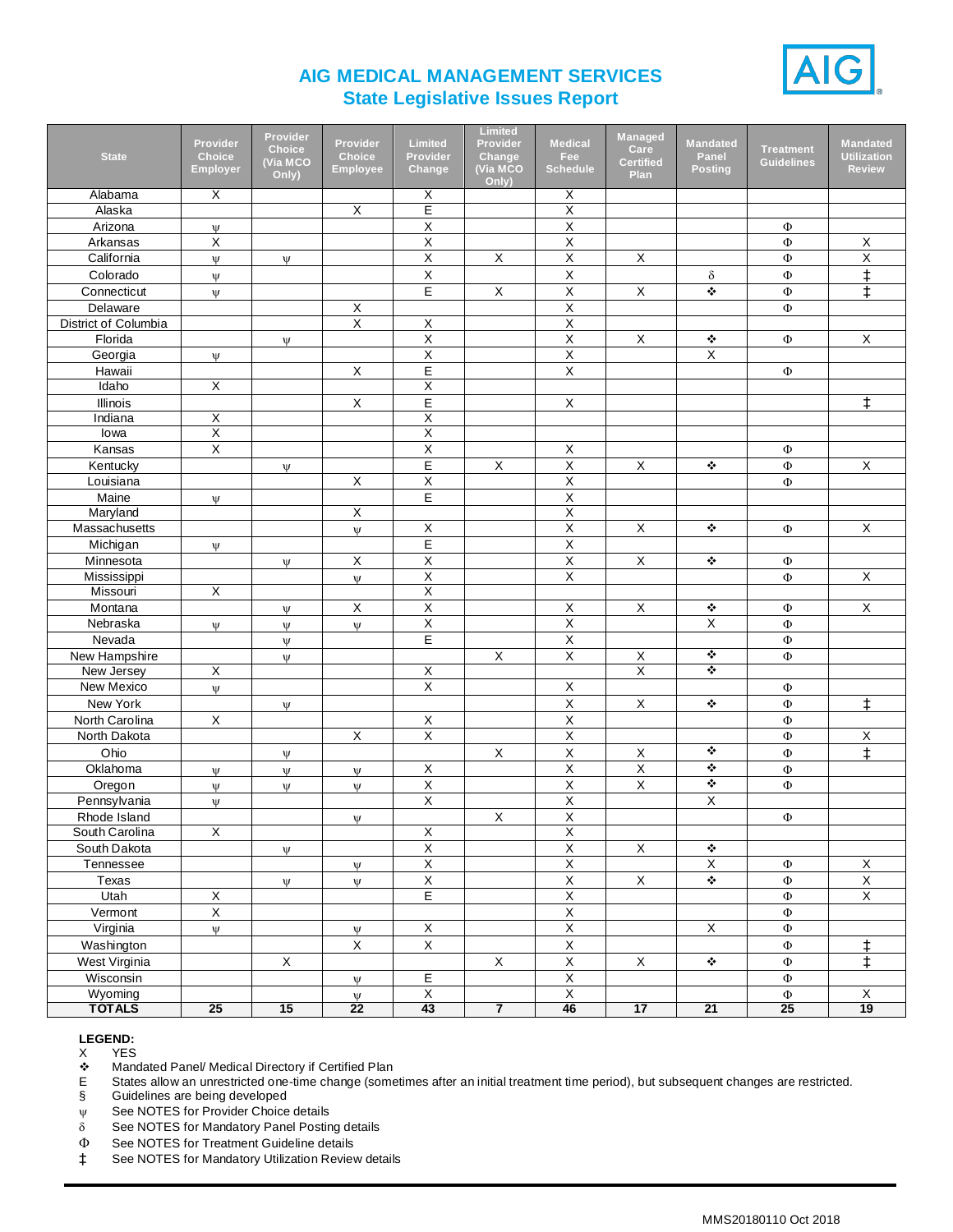## **NOTES**

| Arizona     | Provider Choice: The employer has the right to choose a physician for the injured worker to                                                                                               |
|-------------|-------------------------------------------------------------------------------------------------------------------------------------------------------------------------------------------|
|             | see one time in the life of the claim, not to include IME's.                                                                                                                              |
|             | <b>Treatment Guidelines: ODG applies.</b>                                                                                                                                                 |
| Arkansas    | The employer/insurer has the right to select the initial treating provider.                                                                                                               |
|             | <b>Treatment Guidelines:</b> Rule 099.37 applies for occupational carpal tunnel syndrome cases.                                                                                           |
| California  | Provider Choice: There are three provider choice options.                                                                                                                                 |
|             | 1. Broad-based PPO - the employer controls the choice of physician for the first 30 days                                                                                                  |
|             | following notification of the injury (*see pre-designation exception below).                                                                                                              |
|             | Medical Provider Network (MPN) – the employer/insurer may direct the employee to a<br>2.                                                                                                  |
|             | provider in its approved MPN. The employee, after the first visit, can choose another                                                                                                     |
|             | treating provider(s) from the network (*see pre-designation exception below). An MPN is a                                                                                                 |
|             | group of health care providers (physicians and other types of providers) set up by an                                                                                                     |
|             | insurer or self-insured employer and approved by the Division of Workers' Compensation                                                                                                    |
|             | (DWC) Administrative Director to treat workers injured on the job. Each MPN must include<br>a list of doctors specializing in work-related injuries and doctors with expertise in general |
|             | areas of medicine. MPNs must meet access to care standards for common occupational                                                                                                        |
|             | injuries and work-related illnesses. Further the regulations require MPN providers to use                                                                                                 |
|             | medical treatment guidelines adopted by the DWC.                                                                                                                                          |
|             | 3. Health Care Organization (HCO) – for injuries occurring on or after January 1, 1994, the                                                                                               |
|             | employer can enroll employees in an HCO and direct care for the first 90 to 180 days                                                                                                      |
|             | following the injury (*see pre-designation exception below). This option is rarely used.                                                                                                  |
|             | *pre-designation exception: if the employer offers health insurance, the employee can notify                                                                                              |
|             | the employer/insurer in writing, before an injury, of a medical provider who will be the treating                                                                                         |
|             | provider if there is an accident. The provider must have treated the employee previously and                                                                                              |
|             | maintained a medical record. The provider must also agree to the pre-designation.                                                                                                         |
|             | <b>Treatment Guidelines:</b> Medical Treatment Utilization Schedule (MTUS) applies, which                                                                                                 |
|             | utilizes the most recent version of ACOEM and the MTUS Drug Formulary. If MTUS (ACOEM)                                                                                                    |
|             | does not apply, then ODG is used.                                                                                                                                                         |
| Colorado    | Every employer or its insurance carrier shall offer at least managed care or medical case                                                                                                 |
|             | management in the counties of Denver, Adams, Jefferson, Arapahoe, Douglas, Boulder,                                                                                                       |
|             | Larimer, Weld, El Paso, Pueblo, and Mesa and shall offer medical case management in all<br>other counties of the state. Managed care means the provision of medical services through a    |
|             | recognized organization or a network of medical providers.                                                                                                                                |
|             | Provider Choice: In order to direct care, the employer must provide the injured worker, within                                                                                            |
|             | seven business days of notification of injury, a choice in writing of at least four providers, one                                                                                        |
|             | of which is unrelated to the other providers. This written notification is called a Designated                                                                                            |
|             | Provider List.                                                                                                                                                                            |
|             | <b>Mandated Panel Posting:</b> There is not a requirement for a panel posting, but in order for the                                                                                       |
|             | employer to direct, the employer, prior to an injury occurring, must state provider choice                                                                                                |
|             | options in writing and post them, or make the employee aware by another means such as an                                                                                                  |
|             | employee handbook. Within 7 days of notification of an injury, the employer must give to the                                                                                              |
|             | injured worker a written copy of what is posted or what is stated in other written means.                                                                                                 |
|             | <b>Treatment Guidelines:</b> Colorado Medical Treatment Guidelines (Rule 17) apply for Low Back                                                                                           |
|             | Pain, Thoracic Outlet Syndrome, Shoulder Injuries, Cumulative Trauma Conditions, Lower                                                                                                    |
|             | Extremity Injuries, Reflex Sympathetic Dystrophy/Chronic Regional Pain Syndrome, Cervical                                                                                                 |
|             | Spine Injury, Chronic Pain and Traumatic Brain Injury.                                                                                                                                    |
| Connecticut | Provider Choice: An injured or ill employee is entitled to receive all necessary and<br>appropriate medical treatment. The employer is responsible for furnishing the initial medical     |
|             | treatment at an employer- designated office or facility. After the initial treatment, the employee                                                                                        |
|             | may choose an attending physician from a list of approved practitioners. The list presently                                                                                               |
|             | includes all physicians, surgeons, podiatrists, optometrists, and dentists licensed to practice in                                                                                        |
|             | Connecticut. If the employer participates in an approved medical care plan pursuant to 31 -                                                                                               |
|             | 279, then the employee must receive medical treatment from a medical practitioner                                                                                                         |
|             | participating in the employer's plan. If the employee chooses a physician "outside" the plan, all                                                                                         |
|             | rights to workers' compensation benefits may be suspended by the workers' compensation                                                                                                    |
|             | commissioner.                                                                                                                                                                             |
|             | <b>Treatment Guidelines:</b> Connecticut Treatment Guidelines apply to Opioids, Cervical Spine,                                                                                           |
|             | Lumbar Spine, Shoulder, Hand/Wrist/Elbow and Knee Injuries.                                                                                                                               |
|             | Mandated Utilization Review: Mandated UR is for MCP only.                                                                                                                                 |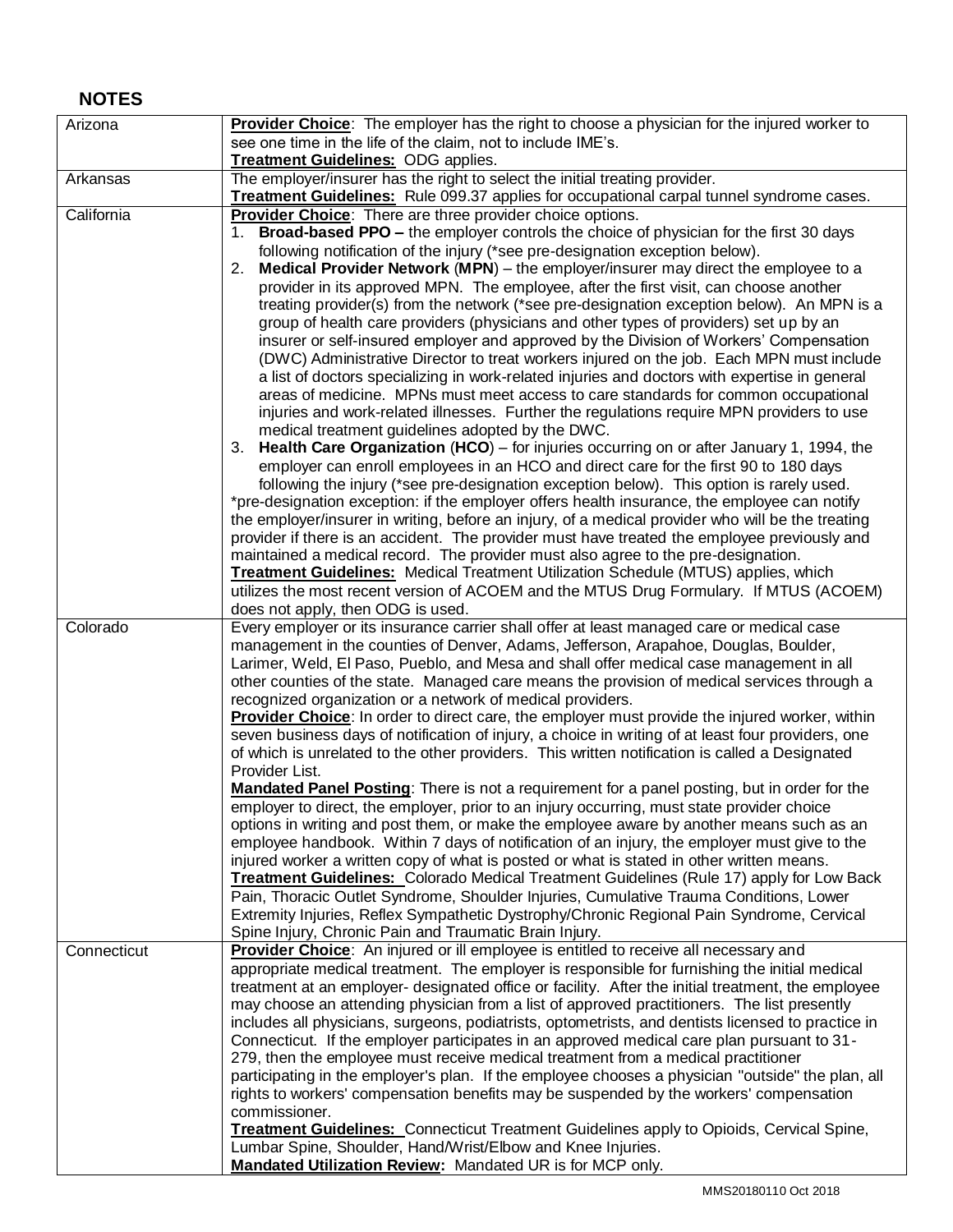| Delaware      | Treatment Guidelines: Delaware Treatment Guidelines apply for Carpal Tunnel, Chronic               |
|---------------|----------------------------------------------------------------------------------------------------|
|               | Pain, Cumulative Trauma Disorder, Low Back, Shoulder, Cervical Treatment and Lower                 |
|               | Extremities.                                                                                       |
| Florida       | Effective January 1, 1991, treatment must be provided through managed care arrangements.           |
|               | Provider Choice: In managed care arrangements, the injured employee chooses a primary              |
|               |                                                                                                    |
|               | care provider within the managed care arrangement's network of providers.                          |
|               | Template Information/Education Tools: State-mandated information includes:                         |
|               | * Grievance Form<br>* Employee Guide (Overview)                                                    |
|               | <b>Treatment Identification Form</b><br>* Employer Handbook                                        |
|               | * Provider Panel                                                                                   |
|               | <b>Treatment Guidelines:</b> A nationally recognized treatment guideline found in AHRQ or          |
|               | National Guideline Clearinghouse (NGC) must be used under the WCMCA.                               |
| Georgia       | Provider Choice: There are two options under Georgia workers' compensation law for                 |
|               | choosing a physician. The first is for the employee to choose a provider from a panel of a         |
|               | minimum of four providers selected by the employer/insurer. Legislation effective July 1, 1992,    |
|               | requires an orthopedic surgeon on the posted panel, restricts industrial clinics to two and,       |
|               | where feasible, requires that a minority physician be listed on the panel. Per legislation         |
|               | effective July 1, 2015, the panel providers can be associated (part of the same group,             |
|               | professional association, or professional corporation). The employer/insurer may choose listed     |
|               | providers without restriction. The employee may see providers not on the list if the               |
|               | employer/insurer authorizes them. The second option, for employees whose insurers and/or           |
|               | employers have contracted with a certified managed care organization, is the initial choice of     |
|               | physician is limited to providers within the network. The second option was implemented in         |
|               | July 1994. Effective 7/1/2000 the state-mandated form WC P1 for Choice #1 must have a list         |
|               | of at least six physicians, etc. The Bill of Rights must also be posted with Form WC P1.           |
|               |                                                                                                    |
|               | Template Information/Educational Tools:                                                            |
|               | * Panel Notice WC-P1 (Pink form)                                                                   |
|               | * Employee Rights Document                                                                         |
| Hawaii        | Treatment Guidelines: ODG applies.                                                                 |
| Illinois      | Notes: In Illinois the appropriate language is Preferred Provider Program (PPP). When an           |
|               | employer is using an approved preferred provider program and properly informs the employee,        |
|               | an employee with a compensable injury, except in an emergency, is to select a physician from       |
|               | the preferred provider program. The employee will continue treatment with a network provider       |
|               | when the initial provider or subsequent providers in the network makes a recommendation for        |
|               | treatment. An employee may opt out of the preferred provider program, but the employee             |
|               | must do so in writing. If the employer does not have a PPP, the employee has the right to          |
|               | choose two separate medical providers.                                                             |
|               | <b>Mandated Utilization Review:</b> UR is not mandated but if UR determines a medical service is   |
|               | not medically necessary, and payment is subsequently denied or not authorized based on the         |
|               | UR decision, the employee has the burden of proof to show by a preponderance of the                |
|               | evidence that a variance from the standards of care used by the UR entity is reasonably            |
|               | required to cure or relieve the effects of the injury. The changes in UR apply to health care      |
|               | services provided or proposed to be provided on or after 1 September, 2011.                        |
|               | All of the above for IL at IL HB 1698, effective 6/28/11                                           |
| Kansas        | Treatment Guidelines: ODG applies.                                                                 |
| Kentucky      | <b>Provider Choice:</b> If the employer is enrolled in the MCO, the employee must choose the       |
|               | treating physician from the Gatekeeper list provided by the MCO.                                   |
|               | Treatment Guidelines: For Low Back Pain, Kentucky Health Policy Board's "Acute Low Back            |
|               | Problems in Adults".                                                                               |
| Louisiana     | <b>Treatment Guidelines:</b> Louisiana Medical Treatment Guidelines must be used for Carpal        |
|               | Tunnel Syndrome, Cervical Spine Injury, Chronic Pain Disorder, Complex Regional Pain               |
|               |                                                                                                    |
|               | Syndrome/Reflex Sympathetic Dystrophy, Low Back Pain, Lower Extremity Injury, Shoulder             |
|               | Injury and Thoracic Outlet Syndrome. For all other conditions, the latest version of ODG or        |
|               | ACOEM must be used.                                                                                |
| Maine         | Provider Choice: Effective January 1, 1993, the employer has the right to select a health care     |
|               | provider for the employee for the initial 10 days of medical care. After 10 days the employee      |
|               | may select a health care provider of his/her choice and provide the employer with the name         |
|               | and a statement of intention to treat with that health care provider.                              |
| Massachusetts | <b>Provider Choice:</b> The employee may select a treating health care professional other than any |
|               | provided or agreed to by the insurer unless the employer has enrolled in the AIG preferred         |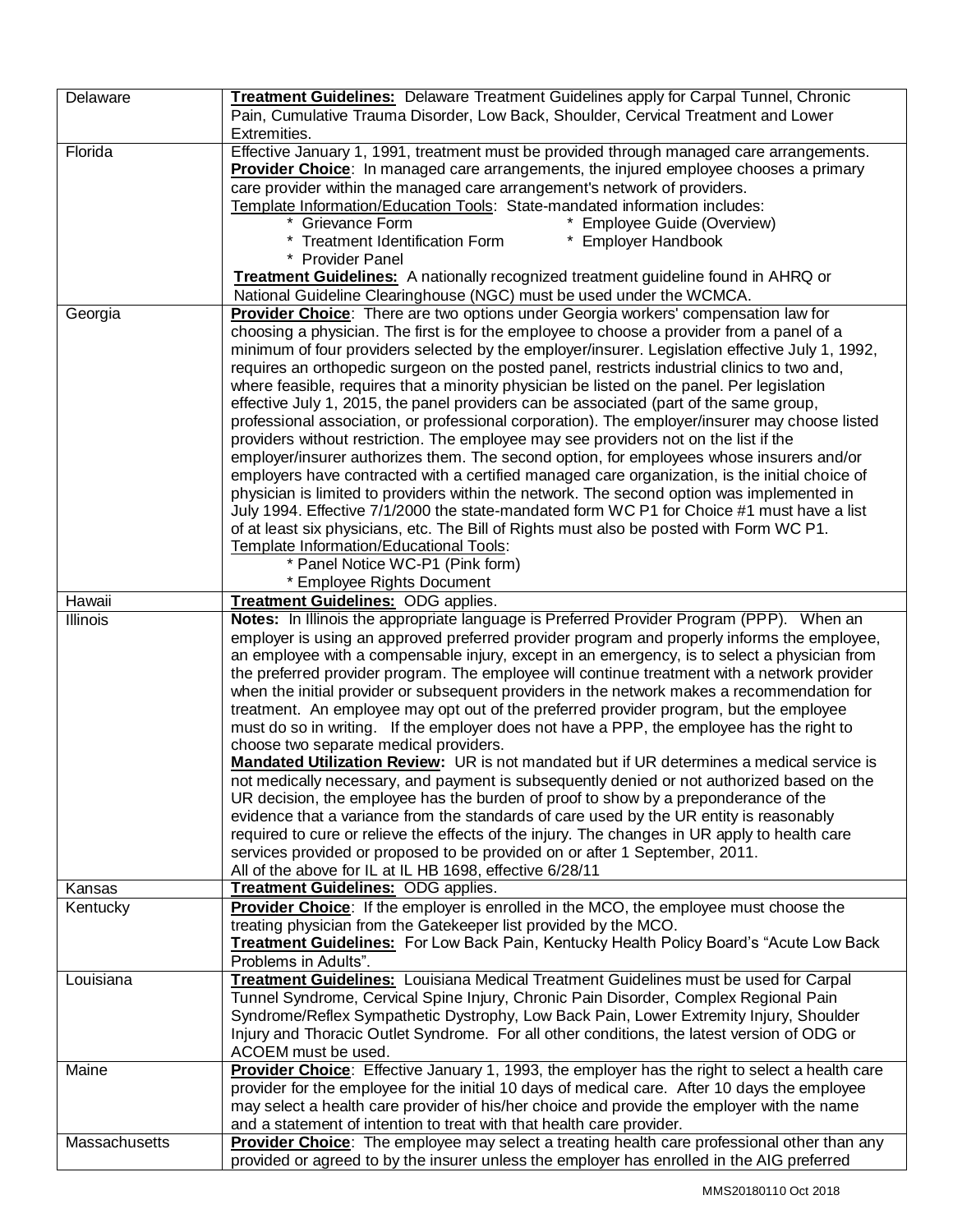|             | provider arrangement (PPA). If the PPA has been enforced, the employee's first scheduled<br>appointment will be required to be with a health care provider within the plan. However, when<br>a preferred provider arrangement (PPA) exists, the employee's first scheduled appointment<br>may be required to be with a health care provider within the plan. Employees who receive<br>benefits from the Workers' Compensation Trust Fund (WCTF) (a state fund to provide benefits<br>to injured workers of uninsured employers) may be required to choose a treating physician<br>from a health maintenance organization that has been chosen by the WCTF.<br><b>Treatment Guidelines:</b> Massachusetts Health Care Services Board Treatment Guidelines<br>(MA Guidelines) are mandatory. Opioid/Controlled Substance Protocol and General<br>Acupuncture Protocol must also be used when applicable in conjunction with MA Guidelines.                                                                                                                                                                                                                                           |
|-------------|------------------------------------------------------------------------------------------------------------------------------------------------------------------------------------------------------------------------------------------------------------------------------------------------------------------------------------------------------------------------------------------------------------------------------------------------------------------------------------------------------------------------------------------------------------------------------------------------------------------------------------------------------------------------------------------------------------------------------------------------------------------------------------------------------------------------------------------------------------------------------------------------------------------------------------------------------------------------------------------------------------------------------------------------------------------------------------------------------------------------------------------------------------------------------------|
| Michigan    | <b>Provider Choice:</b> For the first 28 days following the beginning of medical care, the<br>employer/insurer has the right to select the treating provider.                                                                                                                                                                                                                                                                                                                                                                                                                                                                                                                                                                                                                                                                                                                                                                                                                                                                                                                                                                                                                      |
| Minnesota   | <b>Provider Choice:</b> The employee chooses the treating provider without restriction unless the<br>employer or insurer has contracted with a certified managed care plan, from which the<br>employee must select the treating physician. However, the employee in a managed care plan<br>may continue to treat with a doctor outside the plan with whom the employee has an<br>established treating relationship.<br>Treatment Guidelines: Minnesota Treatment Guidelines must be used for Neck Pain, Low<br>Back Pain, Thoracic Pain, Upper Extremity, Medications, Complex Regional Pain Syndrome<br>and Reflex Sympathetic Dystrophy.                                                                                                                                                                                                                                                                                                                                                                                                                                                                                                                                         |
| Mississippi | Provider Choice: The employer/insurer must furnish "physicians, hospitals, and other<br>treatment for the injured employee. Employees may accept the employer/insurer's choice or<br>may select their own providers."<br><b>Treatment Guidelines:</b> Mississippi Medical Fee Schedule includes treatment guidelines for<br>Epidural Injections, Facet and Sacroiliac joint Injections, Interdisciplinary pain rehabilitation<br>programs, and Mississippi Guidelines for the Prescription of Opiates.                                                                                                                                                                                                                                                                                                                                                                                                                                                                                                                                                                                                                                                                             |
| Montana     | Provider Choice: A medical service provider who otherwise qualifies as a treating physician<br>but who is not a member of a managed care organization may not provide treatment unless<br>authorized by the insurer, if: (a) the injury results in a total loss of wages for any duration; (b)<br>the injury will result in permanent impairment; (c) the injury results in the need for a referral to<br>another medical provider for specialized evaluation or treatment; or (d) specialized diagnostic<br>tests, including but not limited to magnetic resonance imaging, computerized axial<br>tomography, or electromyography, are required.                                                                                                                                                                                                                                                                                                                                                                                                                                                                                                                                  |
| Nebraska    | The employer may select a provider unless the employee selects a provider with whom he or<br>she has obtained treatment in the past.<br>Provider Choice: Effective January 1, 1994, the rules regarding initial choice of provider<br>changed from employee choice without restriction to employee choice of a physician who has<br>treated the employee or a family member in the past, if the employer notified the employee of<br>his/her rights under the law. An employee may be treated by a family physician even if subject<br>to a managed care contract. If no employer notice was given, then the employee may make<br>an initial selection of any physician, regardless of prior treatment. The state indicates that<br>employees must complete "Form 50". The form is completed at time of hire and then reviewed<br>again at time of injury. If the employee names a doctor, then he/she can utilize that doctor for<br>treatment. If the employee states he/she does not have a doctor, then the employer can direct<br>care. Template Information/Educational Tools: Form 50 - Employees' Choice or Change of<br>Doctor Form<br>Treatment Guidelines: ODG applies. |
| Nevada      | Provider Choice: All employers covered by the state industrial insurance system are under<br>managed care contract. An employee whose self-insured employer or employer's insurer has<br>entered into a contract with an OMC must choose pursuant to the terms of the contract, except<br>when medical emergency care is required.<br>The employer shall direct care by furnish at least two provider names to the employee. See<br>statute below.<br>When an employer learns of an accident, whether or not it is reported, the employer may direct<br>the employee to submit to, or the employee may request, an examination by a physician or<br>chiropractor, in order to ascertain the character and extent of the injury and render medical<br>attention which is required immediately. The employer shall:<br>(a) If the employer's insurer has entered into a contract with an organization for managed care<br>or with providers of health care pursuant to NRS 616B.527, furnish the names, addresses and<br>telephone numbers of:                                                                                                                                       |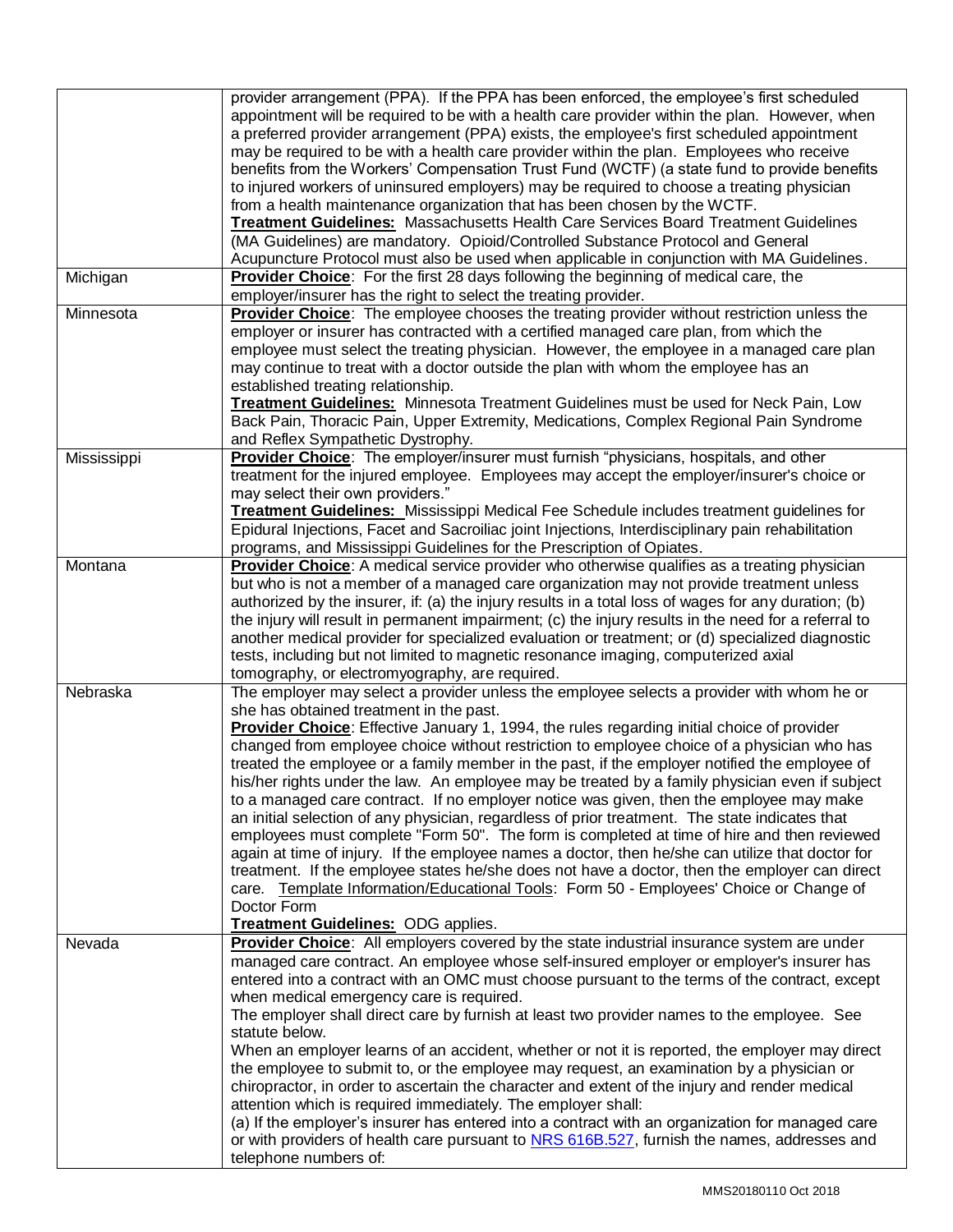|                | (1) Two or more physicians or chiropractors who are qualified to conduct the examination and<br>who are available pursuant to the terms of the contract, if there are two or more such   |
|----------------|------------------------------------------------------------------------------------------------------------------------------------------------------------------------------------------|
|                | physicians or chiropractors within 30 miles of the employee's place of employment; or                                                                                                    |
|                | (2) One or more physicians or chiropractors who are qualified to conduct the examination and                                                                                             |
|                | who are available pursuant to the terms of the contract, if there are not two or more such                                                                                               |
|                | physicians or chiropractors within 30 miles of the employee's place of employment.<br>Treatment Guidelines: ACOEM applies.                                                               |
| New Hampshire  | Provider Choice: The employee can choose the treating provider without restriction unless                                                                                                |
|                | covered under a managed care contract. If subject to managed care, the employee must                                                                                                     |
|                | choose a provider within the plan. Some MCOs may also restrict access within the network                                                                                                 |
|                | pending the primary physician's direction. The employee covered under a managed care plan                                                                                                |
|                | may request authorization from the commissioner to seek treatment outside the network if the                                                                                             |
|                | specialty care is inadequate for reasonable access to the requested specialty.                                                                                                           |
|                | <b>Treatment Guidelines:</b> Chronic Pain and Opioid Treatment Guidelines adopted by the Board                                                                                           |
|                | of Medicine.                                                                                                                                                                             |
| New Mexico     | Provider Choice: The employer/insurer now has the option to control provider choice either                                                                                               |
|                | during the first 60 days following the injury or after this initial 60-day period if the employee                                                                                        |
|                | makes the initial choice. The Workers' Compensation Administration (WCA) has issued rules                                                                                                |
|                | about how the employer/insurer exercises this option. The WCA can schedule an expedited                                                                                                  |
|                | hearing at any time if either party objects to the care given by a provider chosen by the other                                                                                          |
|                | party.                                                                                                                                                                                   |
|                | Treatment Guidelines: ODG applies.                                                                                                                                                       |
| New York       | Provider Choice: Employees whose employer contracts with a PPO under rules effective                                                                                                     |
|                | January 1997 are required to treat with the PPO provider for up to 30 days. If insured is not                                                                                            |
|                | enrolled in MCO then employee has the right to select their own physician. Employers now<br>have the right to direct care for pharmaceuticals under Section 440 of the New York Workers' |
|                | Compensation Laws and Regulations if notification is provided to the employee prior to injury.                                                                                           |
|                | <b>Treatment Guidelines:</b> New York Medical Treatment Guidelines (MTG) are mandatory for                                                                                               |
|                | injuries to the Shoulder, Knee, Neck/Cervical Spine, Mid-Back/Thoracic Spine, Lower Back                                                                                                 |
|                | (including lumbar and sacral spine), Carpal Tunnel Syndrome, and for treatment of Non-Acute                                                                                              |
|                | Pain.                                                                                                                                                                                    |
|                | Mandated Utilization Review: Mandated UR and qualify for PPO only.                                                                                                                       |
| North Carolina | <b>Treatment Guidelines:</b> Although there are no medical treatment guidelines, NCCI rules                                                                                              |
|                | dictates limits on the number of visits for rehabilitation, chiropractic, and physical therapy visits.                                                                                   |
| North Dakota   | <b>Provider Choice:</b> The employee has unrestricted choice of the treating provider. Mandatory                                                                                         |
|                | managed care includes case management, bill review, and utilization review. The state fund                                                                                               |
|                | contracts with a third-party administrator to provide these services. Employees retain the right                                                                                         |
|                | to choose their own physician and are not directed to provider networks. As of August 1, 1995,                                                                                           |
|                | employers may use a bureau-approved risk management program. In those situations, the                                                                                                    |
|                | employer has initial choice unless the worker opts out prior to suffering a work injury.                                                                                                 |
|                | <b>Treatment Guidelines: ODG applies.</b>                                                                                                                                                |
| Ohio           | Provider Choice: The employee chooses a treating provider from a certified provider pool.                                                                                                |
|                | Employees may be restricted to choosing a provider within a certified managed care program                                                                                               |
|                | (Health Partnership Program for State Fund employers or Qualified Health Plan for self-insured                                                                                           |
|                | employers).                                                                                                                                                                              |
|                | Treatment Guidelines: ODG applies.<br>Mandated Utilization Review: Mandated UR is for HPP/QHP only.                                                                                      |
| Oklahoma       | Provider Choice: The employee has the right to select the treating provider. If his/her                                                                                                  |
|                | employer or the employer's insurer has contracted with a certified workplace medical plan, the                                                                                           |
|                | employee must choose a plan provider or a physician who has maintained the employee's                                                                                                    |
|                | medical records or the medical records of a member of his/her immediate family. Effective                                                                                                |
|                | November 1, 1996, an employee electing not to participate in a plan must provide his/her                                                                                                 |
|                | employer with a list of physicians who have maintained the employee's or an immediately                                                                                                  |
|                | family member's medical records.                                                                                                                                                         |
|                | <b>Treatment Guidelines: ODG applies.</b>                                                                                                                                                |
| Oregon         | Provider Choice: Effective with initial and aggravation claims filed after June 7, 1995, the                                                                                             |
|                | insurer or self-insured employer may require an injured worker, on a case-by-case basis, to                                                                                              |
|                | receive medical services immediately from a managed care organization. If the worker is                                                                                                  |
|                | required to get medical services from the MCO immediately, the insurer or self-insured                                                                                                   |
|                | employer must guarantee payment of reasonable medical services costs (not covered by                                                                                                     |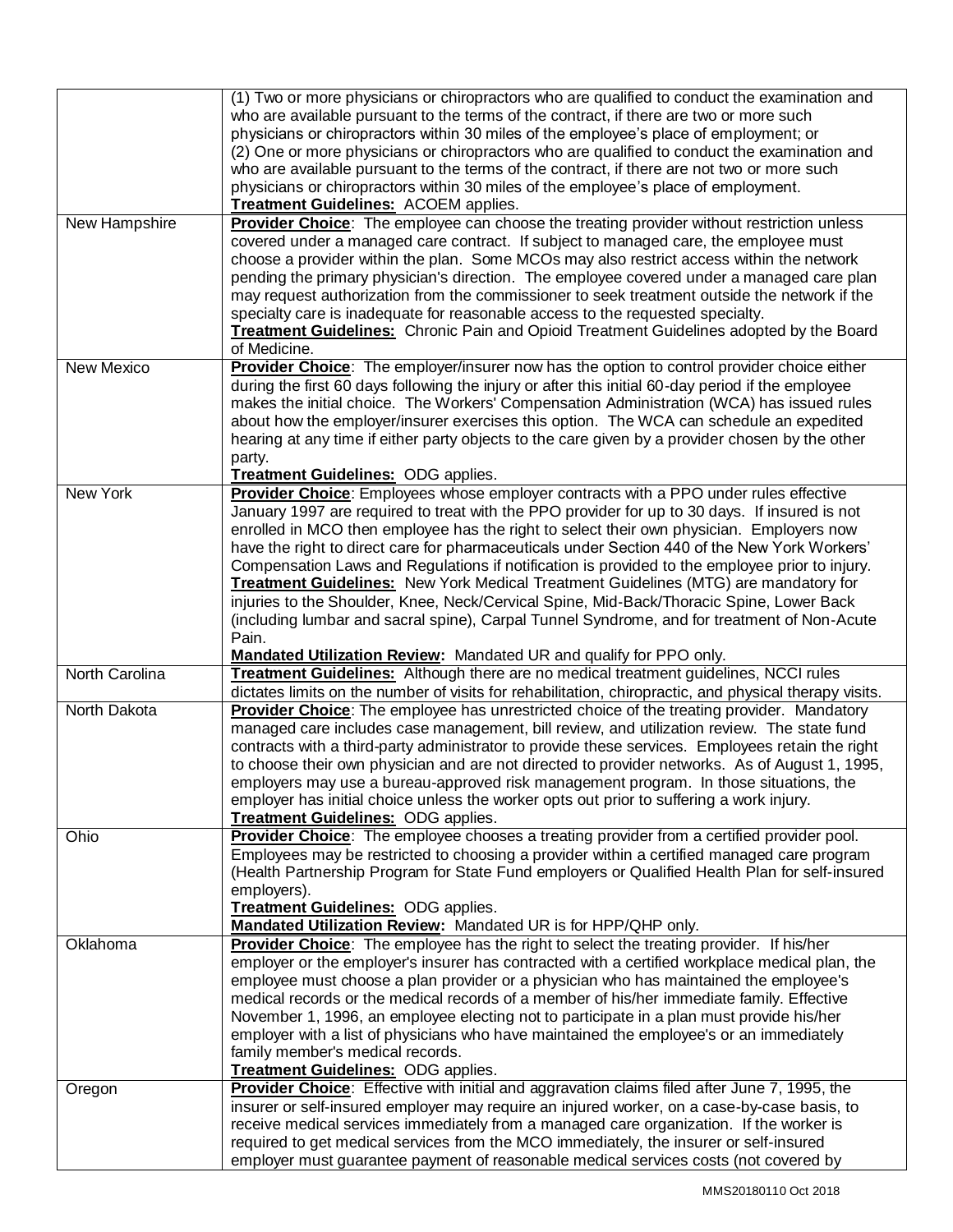|                  | health insurance) even if the claim is denied, until the worker has received actual notice of the                                                                                             |
|------------------|-----------------------------------------------------------------------------------------------------------------------------------------------------------------------------------------------|
|                  | denial.<br>Notes: Change of Provider: Employee is unrestricted for two changes; any further changes                                                                                           |
|                  | must have insurer or agency approval. MCOs may apply their own rules to govern change of                                                                                                      |
|                  | provider.                                                                                                                                                                                     |
|                  | <b>Treatment Guidelines:</b> Oregon Opioid Prescribing Guidelines applies to opioid use.                                                                                                      |
| Pennsylvania     | Provider Choice: For the first 90 days of treatment after the first visit, the employee can be                                                                                                |
|                  | restricted to a list of at least six designated providers selected by the employer/insurer. Four of                                                                                           |
|                  | the providers on the list may be coordinated care organizations (CCO), and no fewer than<br>three may be physicians. If the employer/insurer does not have a list, the employee can select    |
|                  | the treating provider. The provider must be licensed or otherwise authorized by the                                                                                                           |
|                  | Commonwealth to provide health care services. The employer shall provide payment for                                                                                                          |
|                  | reasonable medical and surgical services, including an additional opinion when invasive                                                                                                       |
|                  | surgery may be necessary, medicine and supplies, as and when needed. If the employee                                                                                                          |
|                  | does not comply, the employer may be relieved of financial responsibility rendered during this<br>period. After the 90 days has expired and if treatment is still necessary, the employee may |
|                  | choose to treat outside the panel list, but must notify the employer within five days of the first                                                                                            |
|                  | treatment. Should the employer not post the list of designated providers, the employee may                                                                                                    |
|                  | treat with a health provider of his/her choice.                                                                                                                                               |
|                  | Template Information/Educational Tools:<br>* PA provider panel                                                                                                                                |
|                  | * Injured workers notification form                                                                                                                                                           |
| Rhode Island     | Provider Choice: The employee is free to choose the first treating provider without restriction.                                                                                              |
|                  | Surgical preauthorization is the only specific requirement.                                                                                                                                   |
|                  | <b>Treatment Guidelines:</b> Rhode Island Protocols and Standards of Treatment apply to workers'                                                                                              |
| South Dakota     | compensation injuries.<br>Provider Choice: A managed care program is mandatory for insurers as of January 1995 and                                                                            |
|                  | for self-insurers as of January 1996. Although mandatory, employees may obtain treatment                                                                                                      |
|                  | with providers outside of the plan if the providers agree to abide by the terms of the                                                                                                        |
|                  | agreement.                                                                                                                                                                                    |
| <b>Tennessee</b> | Provider Choice: The employee chooses the treating provider from a list of providers                                                                                                          |
|                  | developed by the employer/insurer. State-mandated posting Form C-42 must include three or<br>more providers. Effective July 1, 2004, the C-42 requires the employee to document his/her       |
|                  | selection of the attending physician by signature and date. The employer must maintain the                                                                                                    |
|                  | original form and provide a copy to the employee. The employer is required to provider a copy                                                                                                 |
|                  | to the Workers' Compensation division upon request.                                                                                                                                           |
|                  | Treatment Guidelines: ODG, including the ODG Drug Formulary, apply except for Chronic<br>Pain treatment where the TN Department of Health Chronic Pain Guideline applies.                     |
| Texas            | Provider Choice: The employee is entitled to the initial choice of provider, if the employer is                                                                                               |
|                  | not enrolled in a certified HCN. In 2005, Texas adopted rule 1305, which established certified                                                                                                |
|                  | Workers' Compensation Health Care Networks (NCN). If an employer enrolls in the HCN, the                                                                                                      |
|                  | injured employee must select a treating provider from group a network providers, based with<br>30 miles in an urban area and 60 miles in a rural area. Employees must be given copies of the  |
|                  | HCN employee notification information at enrollment and again at the time of injury.                                                                                                          |
|                  | Employees enrolled in the HCN are required to verify by completion of a Texas HCN                                                                                                             |
|                  | Acknowledgement form.                                                                                                                                                                         |
| Utah             | Treatment Guidelines: ODG applies.<br>Treatment Guidelines: ODG or ACOEM apply.                                                                                                               |
| Vermont          | Treatment Guidelines: Department of Health Guidelines for Prescribing Opioids for Pain.                                                                                                       |
|                  | ODG for all other conditions.                                                                                                                                                                 |
| Virginia         | Provider Choice: The employee must select a provider from a list of providers developed by                                                                                                    |
|                  | the employer/insurer.                                                                                                                                                                         |
|                  | Treatment Guidelines: Guidelines for prescribing opioids and buprenorphine adopted by the<br>Board of Medicine apply.                                                                         |
| Washington       | <b>Treatment Guidelines:</b> Washington Labor & Industries Medical Treatment Guidelines apply                                                                                                 |
|                  | Mandated Utilization Review: Mandatory UR is for State Fund claim only.                                                                                                                       |
| West Virginia    | Provider Choice: In 2003, the West Virginia Legislature passed reform bill SB 2013 which                                                                                                      |
|                  | supports the development of managed care networks. Through these networks, employers                                                                                                          |
|                  | can require their employees to seek workers' compensation covered services from providers<br>who contract with the employers/carriers selected managed care network. Medical and              |